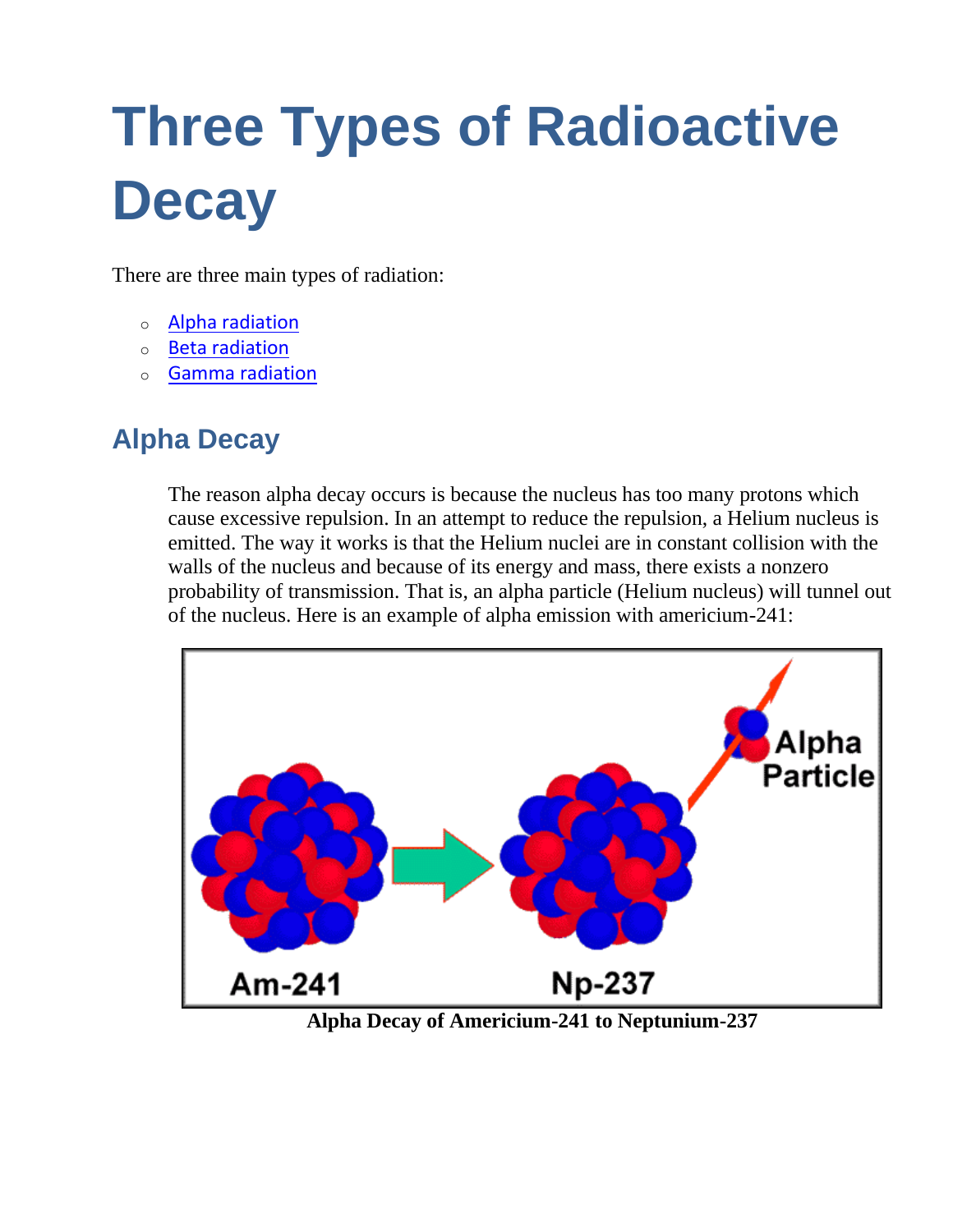## **Beta Decay**

**Beta decay** occurs when the neutron to proton ratio is too great in the nucleus and causes instability. In basic beta decay, a neutron is turned into a proton and an electron. The electron is then emitted. Here's a diagram of beta decay with hydrogen-3:



**Alpha Decay of Hydrogen-3 to Helium-3**

There is also **positron emission** when the neutron to proton ratio is too small. A proton turns into a neutron and a positron and the postiron is emitted. A positron is basically a positively charged electron. Here's a diagram of positron emission with carbon-11:



**Positron Decay of Carbon-11 to Boron-11**